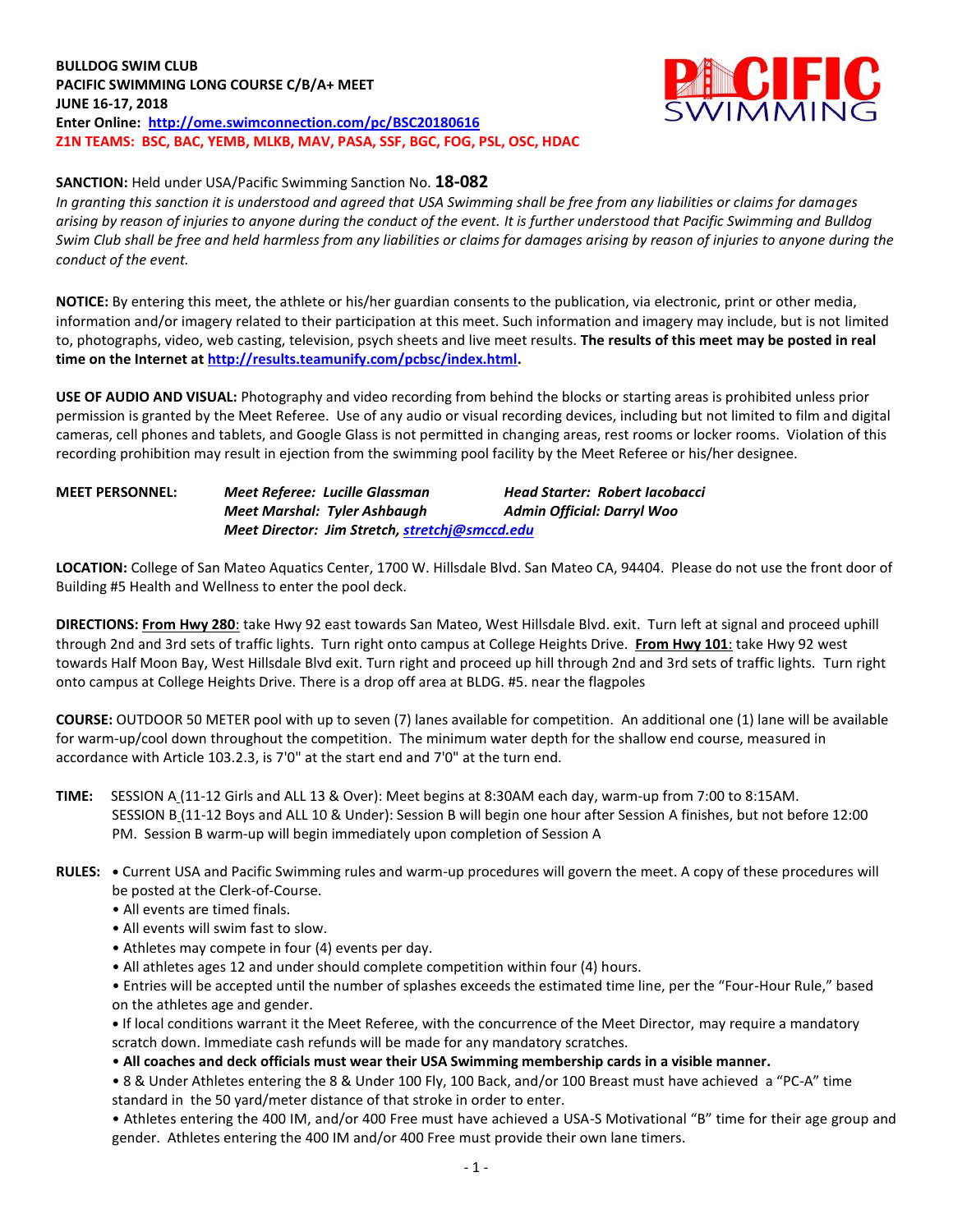**UNACCOMPANIED ATHLETES:** Any USA-S athlete-member competing at the meet must be accompanied by a USA Swimming member-coach for the purposes of athlete supervision during warm-up, competition and warm-down. If a coach-member of the athlete's USA-S Club does not attend the meet to serve in said supervisory capacity, it is the responsibility of the athlete or the athlete's legal guardian to arrange for supervision by a USA-S member-coach. The Meet Director or Meet Referee may assist the athlete in making arrangements for such supervision; however, it is recommended that such arrangements be made in advance of the meet by the athlete's USA-S Club Member-Coach.

**RACING STARTS:** Athletes must be certified by a USA-S member-coach as being proficient in performing a racing start, or must start the race in the water. It is the responsibility of the athlete or the athlete's legal guardian to ensure compliance with this requirement.

**RESTRICTIONS:** • Smoking and the use of other tobacco products is prohibited on the pool deck, in the locker rooms, in spectator

- seating, on standing areas and in all areas used by athletes, during the meet and during warm-up periods.
- Sale and use of alcoholic beverages is prohibited in all areas of the meet venue.
- No glass containers are allowed in the meet venue.
- No chairs or tents allowed inside of campus buildings.
- No propane heater is permitted except for snack bar/meet operations.
- All shelters must be properly secured.
- Changing into or out of swimsuits other than in locker rooms or other designated areas is prohibited.

• Destructive devices, to include but not limited to, explosive devices and equipment, firearms (open or concealed), blades, knives, mace, stun guns and blunt objects are strictly prohibited in the swimming facility and its surrounding areas. If observed, the Meet Referee or his/her designee may ask that these devices be stored safely away from the public or removed from the facility. Noncompliance may result in the reporting to law enforcement authorities and ejection from the facility. Law enforcement officers (LEO) are exempt per applicable laws.

 Operation of a drone, or any other flying apparatus, is prohibited over the venue (pools, athlete/coach areas, spectator areas and open ceiling locker rooms) any time athletes, coaches, officials and/or spectators are present.

## • **OBEY POSTED PARKING RESTICTIONS. DO NOT PARK IN SMAC MEMBER OR STAFF AREAS MARKED IN BEETHOVEN LOT. MEET PARTICIPANTS SHOULD PARK IN BEETHOVEN LOTS WHERE PERMITS ARE NOT REQUIRED ON WEEKENDS. \* MEET PATRONS ARE NOT ALLOWED TO USE SMAC's MEMBER-ONLY LOCKER-SHOWER ROOMS**

**ELIGIBILITY:** • Athletes must be current members of USA-S and enter their name and registration number on the meet entry card

as they are shown on their Registration Card. If this is not done, it may be difficult to match the athlete with the registration and times database. The meet host will check all athlete registrations against the SWIMS database and if not found to be registered, the Meet Director shall accept the registration at the meet (a \$10 surcharge will be added to the regular registration fee). Duplicate registrations will be refunded by mail.

• Athletes in the "A" Division must have met at least USA Swimming Motivational "A" minimum time standard. Athletes in the "B" Division must have met at least the listed "B" minimum time standard. All entry times slower than the listed "B" time standard will be in the "C" Division.

- Entries with **"NO TIME" will be ACCEPTED (Exception – 400 Free, 400 IM, and 8 & Under 100 FL/BK/BR. See Rules)**.
- Entry times submitted for this meet may be checked against a computer database and may be changed in accordance with Pacific Swimming Entry Time Verification Procedures.
- Disabled athletes are welcome to attend this meet and should contact the Meet Director or Meet Referee regarding any special accommodations on entry times and seeding per Pacific Swimming policy.

• Athletes 19 years of age and over may compete in the meet for time only, no awards. Such athletes must have met standards for the 17-18 age group.

• The athlete's age will be the age of the athlete on the first day of the meet.

**ENTRY PRIORITY:** Priority entry will be given to the following Z1N clubs: **BSC, BAC, YEMB, MLKB, MAV, PASA, SSF, BGC, FOG, PSL, OSC, HDAC.** Those entering online must do so by **11:59 PM on Wednesday, May 23, 2018** in order to receive priority acceptance to the meet. Surface mail entries must be postmarked by Monday, May 21st in order to receive priority acceptance to the meet. No athletes other than those from **Pacific Swimming Zone 1 North** may enter the meet until the preference period has concluded.

**ENTRY FEES:** \$4.00 per event plus a \$10.00 participation fee per athlete. Entries will be rejected if payment is not sent at time of request. No refunds will be made, except mandatory scratch downs.

**ONLINE ENTRIES:** To enter online go to **<http://ome.swimconnection.com/pc/BSC20180616>** to receive an immediate entry confirmation. This method requires payment by credit card. Swim Connection, LLC charges a processing fee for this service, equal to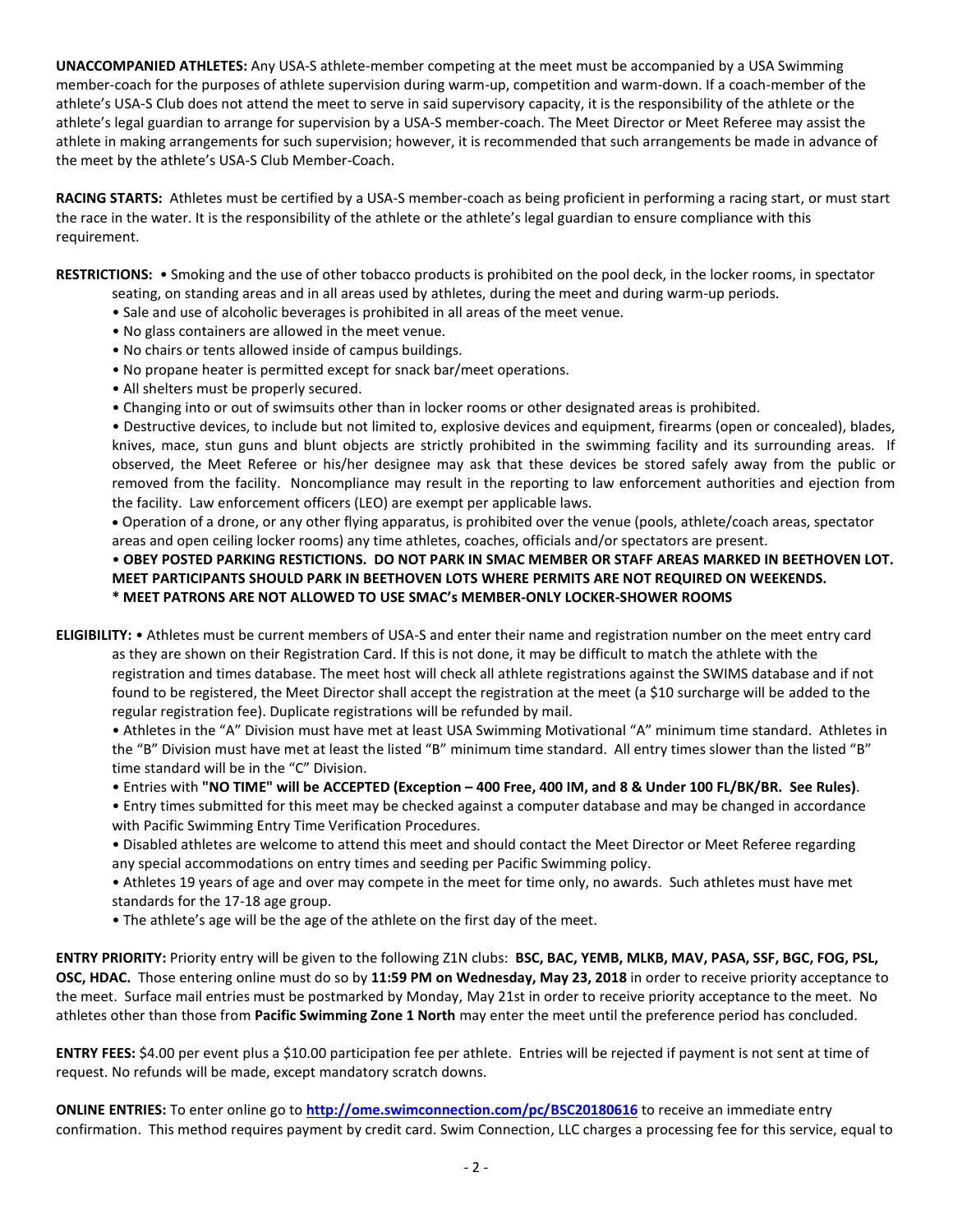\$1 per athlete plus 5% of the total Entry Fees. Please note that the processing fee is a separate fee from the Entry Fees. If you do not wish to pay the processing fee, enter the meet using a mail entry. **Entering online is a convenience, is completely voluntary, and is in no way required or expected of an athlete by Pacific Swimming.** Online entries will be accepted through Wednesday, **May 30, 2018**.

**MAILED OR HAND DELIVERED ENTRIES**: Entries must be on the attached consolidated entry form. Forms must be filled out completely and printed clearly with athlete's best time. Entries must be postmarked by midnight, Monday, **MAY 28, 2018** or hand delivered by 6:30 p.m. Wednesday, **MAY 30, 2018**. No late entries will be accepted. Requests for confirmation of receipt of entries should include a self-addressed envelope.

**Make check payable to**: **SAN MATEO ATHLETIC CLUB Mail entries to**: **Jim Stretch, Meet Director Hand deliver entries to: Jim Stretch c/o SMAC 1700 W. Hillsdale Blvd. #5 1700 W. Hillsdale Blvd. Bldg. #5 San Mateo, CA 94402 San Mateo, CA 94402**

**CHECK-IN:** The meet will be deck seeded. Athletes must check-in at the Clerk-of-Course. No event shall be closed more than 30 minutes before the scheduled start of the session. Close of check-in for all individual events shall be no more than 60 minutes before the estimated time of the start of the first heat of the event. Athletes who do not check in will not be seeded and will not be allowed to compete in that event.

**SCRATCHES:** Any athletes not reporting for or competing in an individual timed final event that they have checked in for shall not be penalized.

**AWARDS:** Ribbons for 1st thru 8th place for individual events in the A, B, and C divisions: 8/un, 9/10, 11/12, 13-14. Standard "A" medals awarded to athletes achieving NEW "A" times in each event regardless of place achieved in the event. Athletes who have prior "A" time in any event they compete in, regardless of course the time was earned in, will not receive "A" medal. All awards to be picked up by coaches at end of each session. Awards will not be mailed out.

### **ADMISSION:** Free.

**SNACK BAR & HOSPITALITY:** A snack bar or refreshments for purchase may be available at the venue. Coaches and working deck officials will be provided lunch. Hospitality will serve refreshments to timers and volunteers.

**MISCELLANEOUS:** No overnight parking is allowed. Facilities will not be provided after meet hours. Disobeying parking signs may result in a citation and a fine.

# **MINIMUM OFFICIALS:**

| Club athletes entered in session | Trained and carded officials requested  |  |  |  |  |  |
|----------------------------------|-----------------------------------------|--|--|--|--|--|
| $1 - 10$                         |                                         |  |  |  |  |  |
| $11 - 25$                        |                                         |  |  |  |  |  |
| 26-50                            |                                         |  |  |  |  |  |
| 51-75                            |                                         |  |  |  |  |  |
| 76-100                           |                                         |  |  |  |  |  |
| 100 or more                      | 5 (+1 for every 25 additional athletes) |  |  |  |  |  |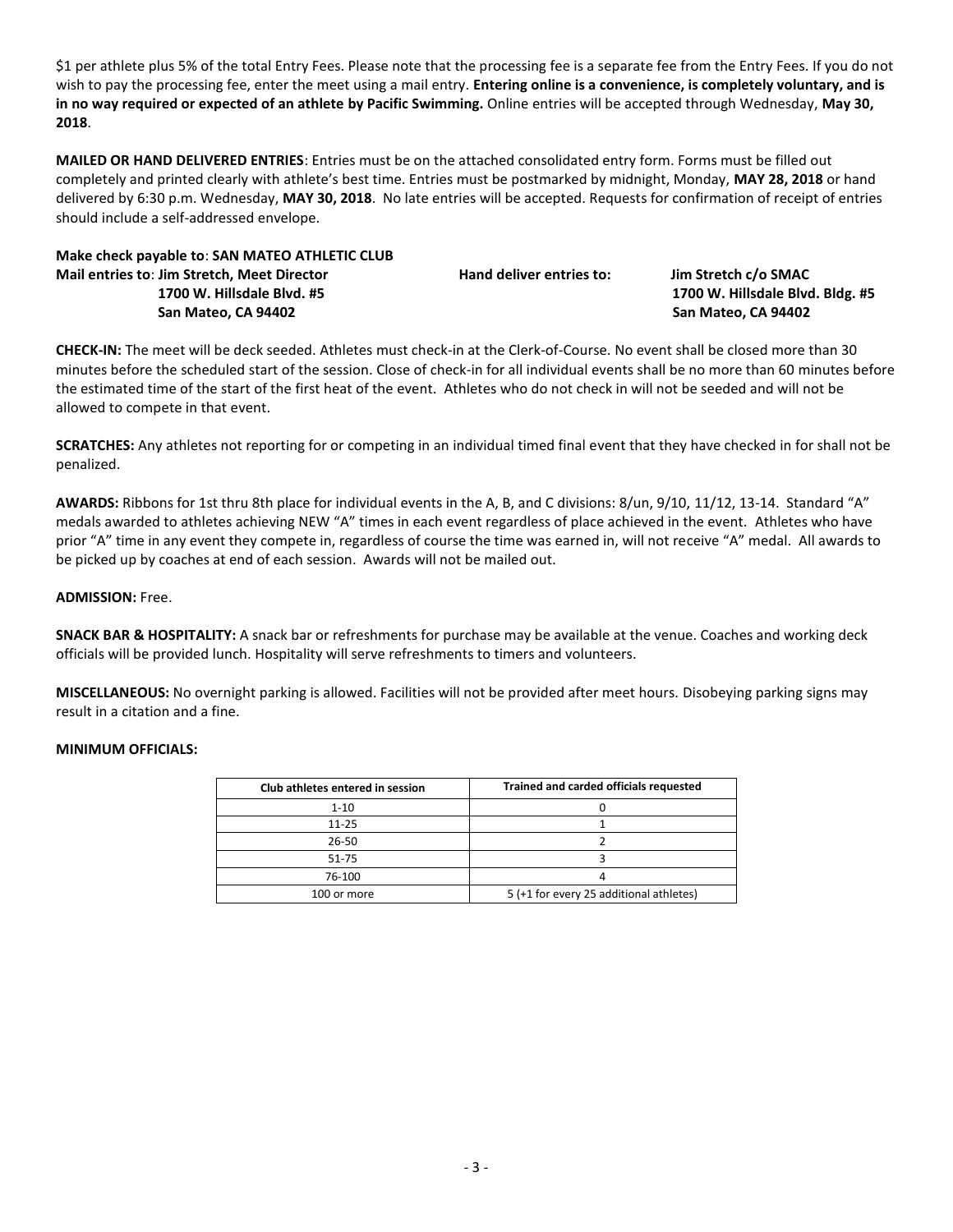| SATURDAY, JUNE 16TH     |                    |              | SUNDAY, JUNE 17TH |                   |              |  |
|-------------------------|--------------------|--------------|-------------------|-------------------|--------------|--|
|                         | <b>SESSION A</b>   |              | <b>SESSION A</b>  |                   |              |  |
| GIRLS#                  | <b>EVENT</b>       | <b>BOYS#</b> | GIRLS#            | <b>EVENT</b>      | <b>BOYS#</b> |  |
| $\overline{\mathbf{z}}$ | 13 & O 100 FREE    | 8            | 61                | 13 & O 200 FREE   | 62           |  |
| 9                       | $11 - 12$ 100 FREE |              | 63                | $11 - 12200$ FREE |              |  |
| 11                      | 13 & O 200 BACK    | 12           | 65                | 13 & O 100 BREAST | 66           |  |
| 13                      | 11-12 100 BACK     |              | 67                | 11-12 50 BREAST   |              |  |
| 15                      | 13 & O 100 FLY     | 16           | 69                | 13 & O 200 FLY    | 70           |  |
| 17                      | $11 - 1250$ FLY    |              | 71                | 11-12 100 FLY     |              |  |
| 19                      | 13 & O 200 BREAST  | 20           | 73                | 13 & O 200 IM     | 74           |  |
| 21                      | 11-12 200 BREAST   |              | 75                | $11 - 12200$ IM   |              |  |
| 23                      | 13 & O 50 FREE     | 24           | 77                | 13 & O 100 BACK   | 78           |  |
| 25                      | $11 - 1250$ FREE   |              | 79                | 11-12 50 BACK     |              |  |
| 27                      | 13 & O 400 IM      | 28           | 81                | 13 & O 400 FREE   | 82           |  |
| 29                      | $11 - 12$ 400 FREE |              |                   |                   |              |  |
| <b>SESSION B</b>        |                    |              |                   | <b>SESSION B</b>  |              |  |
|                         | $11 - 12$ 100 FREE | 32           |                   | 11-12 200 FREE    | 84           |  |
| 33                      | $9 - 10100$ FREE   | 34           | 85                | $9 - 10200$ FREE  | 86           |  |
| 35                      | 8 & U 100 FREE     | 36           | 87                | 8 & U 50 FREE     | 88           |  |
|                         | 11-12 100 BACK     | 38           |                   | 11-12 50 BREAST   | 90           |  |
| 39                      | $9 - 1050$ BACK    | 40           | 91                | $9 - 1050$ BREAST | 92           |  |
| 41                      | 8 & U 50 BACK      | 42           | 93                | 8 & U 50 BREAST   | 94           |  |
|                         | $11 - 1250$ FLY    | 44           |                   | 11-12 100 FLY     | 96           |  |
| 45                      | $9 - 1050$ FLY     | 46           | 97                | $9 - 10100$ FLY   | 98           |  |
| 47                      | 8 & U 50 FLY       | 48           | 99                | 8 & U 100 FLY     | 100          |  |
|                         | 11-12 200 BREAST   | 50           |                   | $11 - 12200$ IM   | 102          |  |
| 51                      | 9-10 100 BREAST    | 52           | 103               | $9 - 1050$ FREE   | 104          |  |
| 53                      | 8 & U 100 BREAST   | 54           | 105               | 8 & U 100 BACK    | 106          |  |
|                         | $11 - 1250$ FREE   | 56           |                   | 11-12 50 BACK     | 108          |  |
| 57                      | $9 - 10200$ IM     | 58           | 109               | $9 - 10100$ BACK  | 110          |  |
|                         | $11 - 12400$ FREE  | 60           |                   |                   |              |  |

\*Athletes in the 400 Free and 400 IM must have achieved a USA "B" time Standard and must provide their own lane timers.

\*\*8 & Under Athletes entering the 8 & Under 100 Fly, 100 Back, and/or 100 Breast must have achieved a "PC-A" time standard in the 50 yard/meter distance of that stroke in order to enter.

Use the following URL to find the time standards: <http://www.pacswim.org/swim-meet-times/standards>